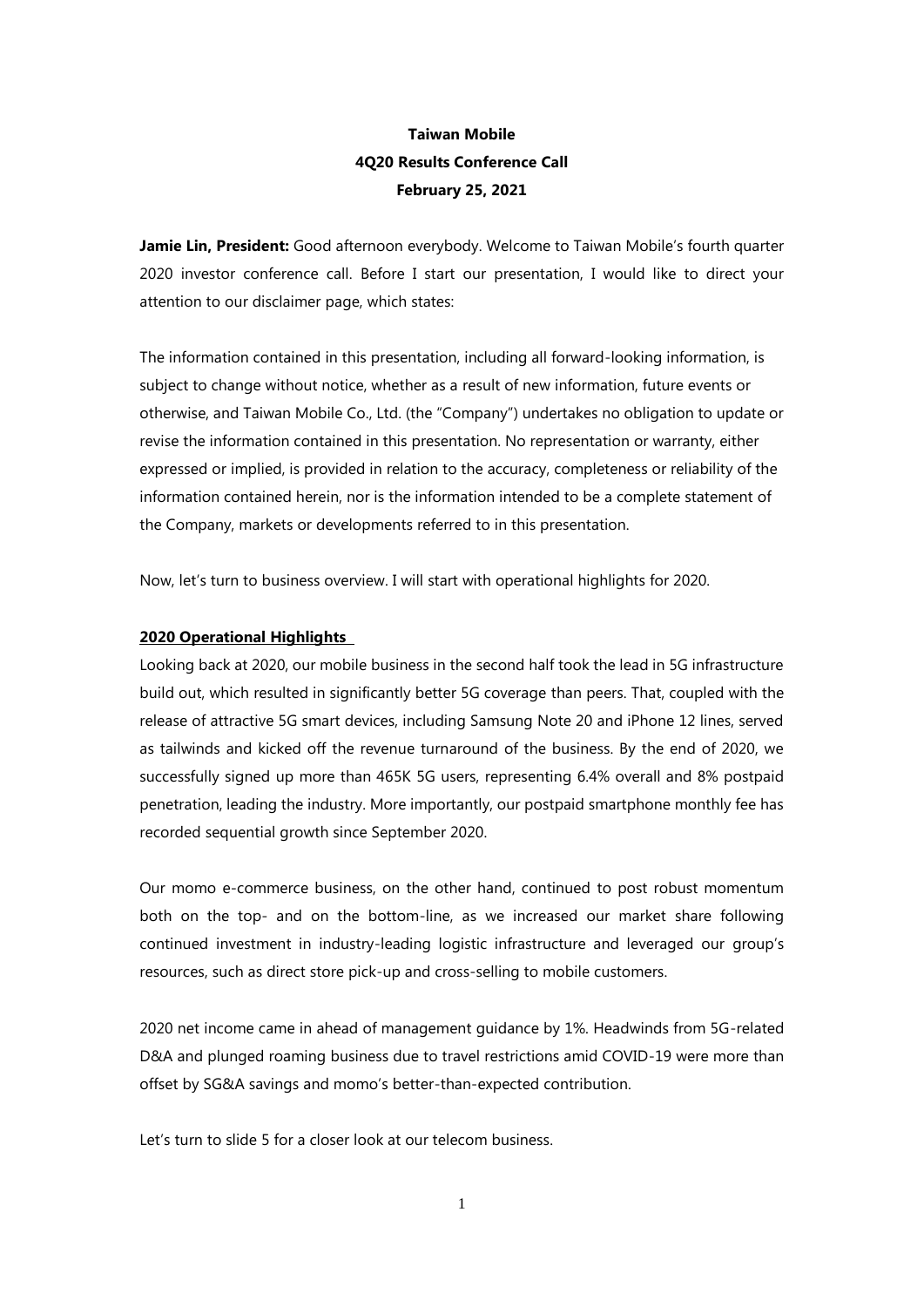#### **Mobile Business in 5G Era**

Increasing 5G handset options coupled with the popularity of 5G unlimited data plans starting at \$1399 spurred the faster-than-expected 5G adoption and provided solid upselling momentum for our mobile business.

In the fourth quarter, close to 90% of our 5G sign-ups opted for \$999+ plans, while over 80% of customers who signed up for iPhone 12 series bundles opted for \$1399+ plans. As a result, monthly fee lift for users upgrading to 5G reached 24% since launch, hence the aforementioned sequential improvement in our postpaid smartphone monthly fees.

Furthermore, our Double Play bundle (unlimited mobile data + high speed home broadband) continued to be a major attraction for subscribers in the fourth quarter, with 24% of new sign-ups opting for 500Mbps+ home broadband services.

Our efforts in customer retention via differentiating bundle plans have paid off, evidenced by our falling postpaid churn rates in the past few years. With our strategy to lock in high ARPU customers into longer bundle contracts, we expect the churn rate to remain at low levels going forward.

Let's go to slide 6 for an update on our cable TV business.

## **CATV Business – propelled by Broadband**

In the fourth quarter of 2020, we continued to fare better than our MSO peers in the YoY trends of basic TV subscriptions and broadband service penetration.

Supported by the growth in TV content aggregation revenue and accelerating broadband momentum, CATV revenue went up by 5% YoY in the fourth quarter. Meanwhile, demand for faster home broadband access including the Double Play packages continued to swell, lifting cable broadband-related revenue by 11% YoY. Coupled with YoY declines in D&A, EBIT grew 5% in the quarter.

Last but not least, let's take a look at our growth engine, momo, on slide 7.

# **momo – the Growth Engine**

As the e-commerce leader in Taiwan, momo continued to grab market share from both online peers and offline retailers, and delivered smashing results during the Double 11 shopping festival. For the full year, the total number of orders surged by 36%.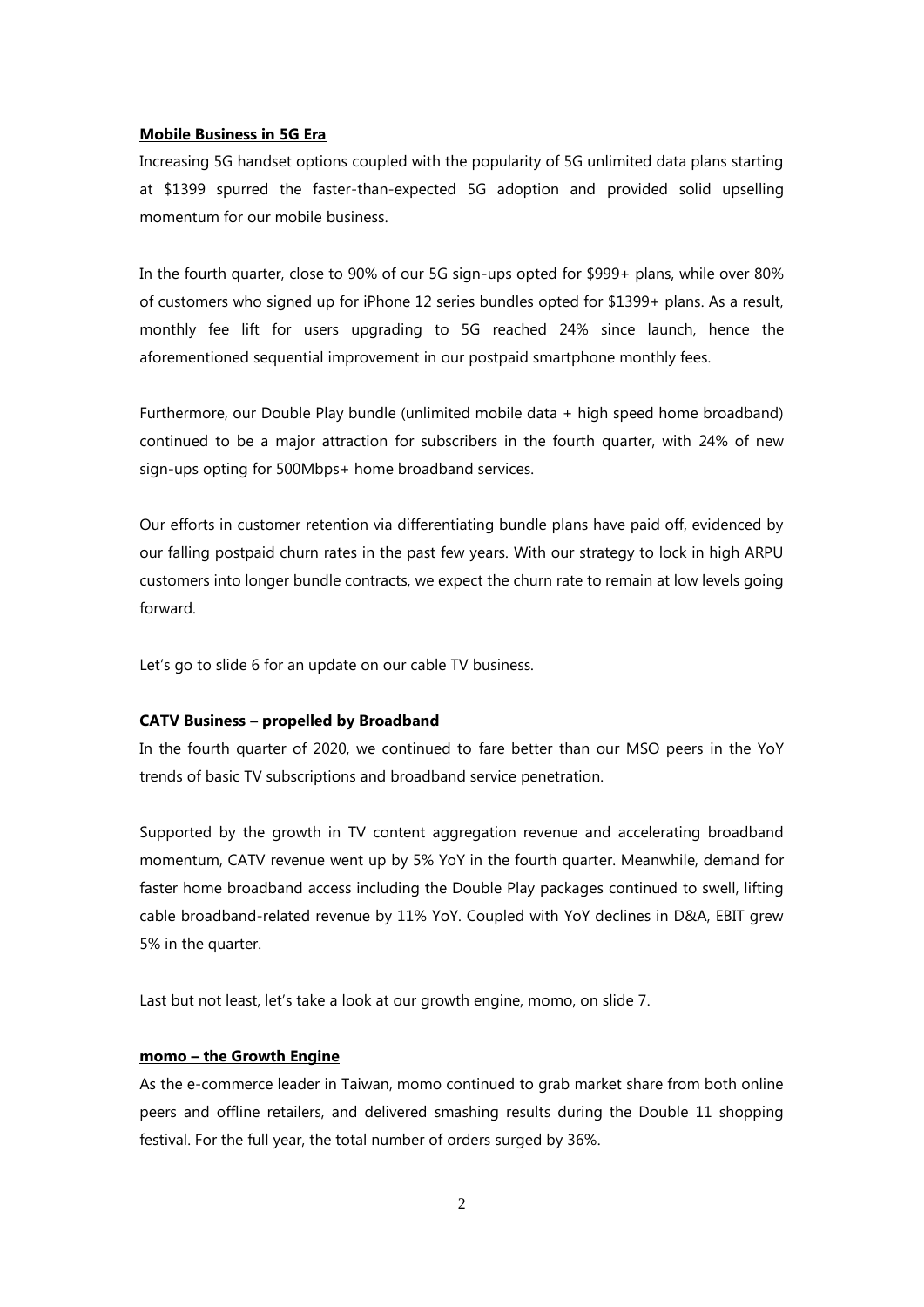Logistics remains a key focal area for momo. In addition to ongoing expansion of the in-house delivery fleet, which already accounted for 11% of its last mile delivery, three more satellite warehouses were added in the fourth quarter. This takes the total number of satellite warehouses to 22, 8 more than a year ago, further increasing our lead in infrastructure capabilities.

As a result of increasing scale and operating leverage, momo's 2020 e-commerce EBITDA margin improved meaningfully from 2019, resulting in the 55% boost in absolute EBITDA numbers. Payment processing fee as a percentage of revenue also dropped, as its private label credit card already accounted for 27% of its B2C sales in the fourth quarter.

Now let me turn the presentation over to Rosie for Financial Overview.

#### **Performance by Business**

**Rosie Yu, CFO & Spokesperson:** Good afternoon. Let's start with Performance by Business.

In the 4th quarter of 2020, our consolidated revenue grew by 13% on a YoY basis, mainly driven by momo's robust e-commerce business. Mobile service revenue saw a sequential recovery which helped narrow telecom revenue YoY decline to 1% in the quarter.

In the quarter, our telecom EBIT recorded YoY drops, mainly due to higher subsidies from upselling strategies and longer handset bundle contracts, plummeting roaming business due to travel restrictions, and 5G spectrum amortizations.

For our CATV business, although 4<sup>th</sup> quarter EBIT still rose by 5%, the YoY decline in D&A further narrowed in the quarter, with investments in broadband and set-top-box.

momo continued on its growth trajectory in the  $4<sup>th</sup>$  quarter, propelled by its seasonally and structurally strong e-commerce business, posting a 30% surge in revenue and further expanding its EBIT by 42% in the quarter.

Now let us move to Results Summary.

#### **Results Summary**

In 2020, consolidated revenue was roughly in line with Company forecast, supported by our robust e-commerce business.

Despite 4<sup>th</sup> quarter operating income falling short, attributable to higher-than-expected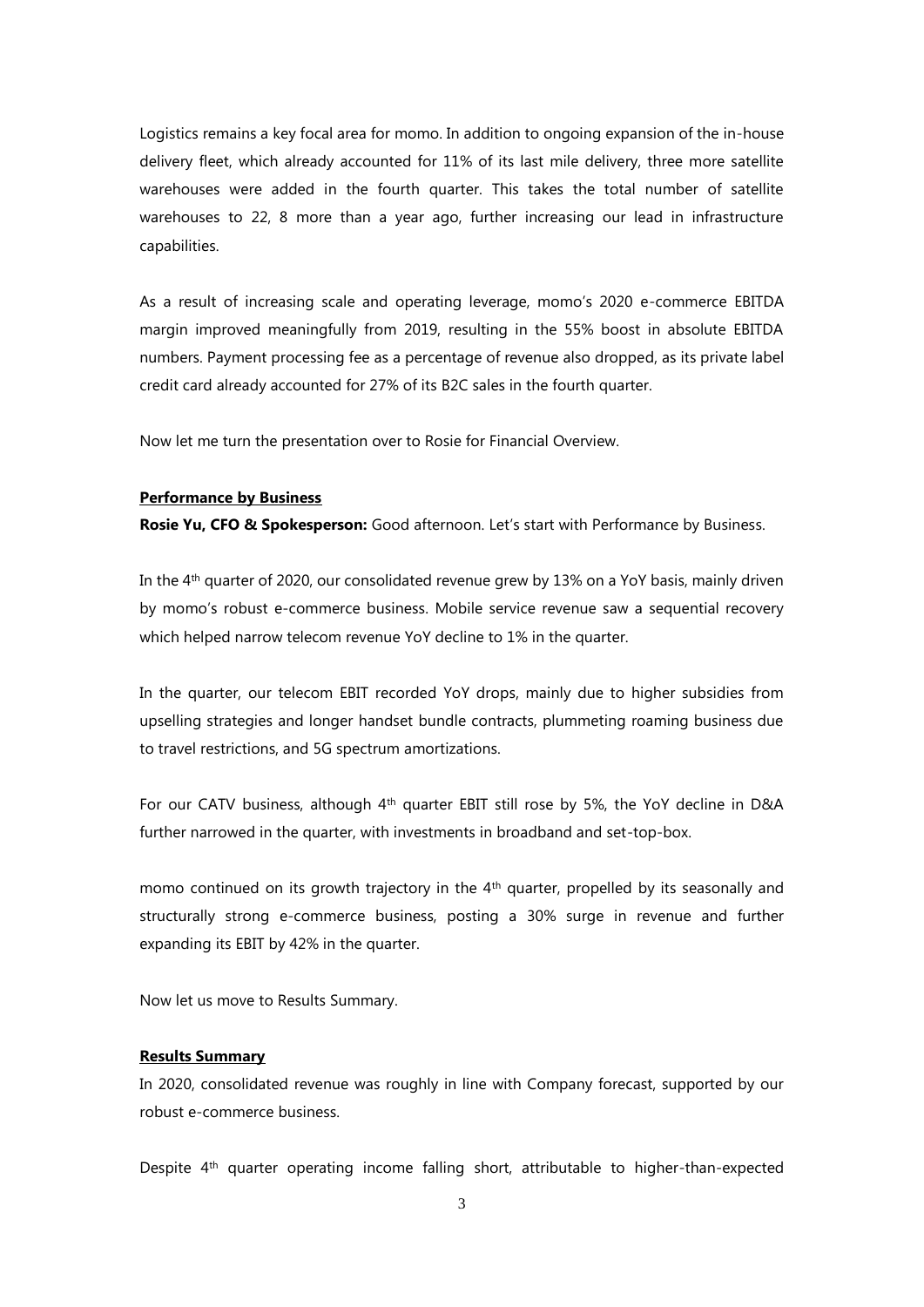marketing costs associated with much faster 5G adoption, full year operating income beat forecast thanks to SG&A savings and momo's contribution. Combined EBIT contribution of momo and CATV reached 28% of our FY20 consolidated operating income.

FY20 non-operating expenses were significantly below Company projections, due mainly to lower-than-expected financing costs along with higher-than-expected dividend income from investees. Net income reached 101% of our full year 2020 guidance.

Let's move on to Balance Sheet Analysis.

#### **Balance Sheet Analysis**

On the asset front, PP&E rose YoY and QoQ on the back of the 5G network rollout and land purchase of momo's southern distribution center. The acquisition of 5G spectrum resulted in the YoY surge in concession.

On the liability front, we managed to reduce bank borrowings in  $4<sup>th</sup>$  quarter, aided by healthy operating cash flow generated in the quarter. The YoY rise in net debt to EBITDA was associated with the incremental debt we took on for 5G spectrum acquisition.

As for shareholders' equity, the YoY and QoQ changes in paid-in capital and capital surplus were insignificant as the majority of our convertible bond had already been converted.

Lastly let's look at the Cash Flow Analysis on the next slide.

## **Cash Flow Analysis**

The YoY surge in 4<sup>th</sup> quarter operating cash inflow was attributable mainly to a low base from a year ago, as 3Q19 payables such as iPhone 11 inventory, merchandise, and tax were postponed to 4Q19 by the typhoon holiday.

Other than 5G related capex, the main investing activity in  $4<sup>th</sup>$  quarter was the sale of Taiwan High Speed Rail shares.

The YoY rise in cash capex reflects our 5G infrastructure roll-out, having built around 6000 base stations by the end of 2020. The difference vs. our capex guidance will be paid in 2021.

Our full year 2020 free cash flow calculated with pre-IFRS 16 operating cash flow was NT\$16.2bn, translating into a free cash flow yield of 5.8%.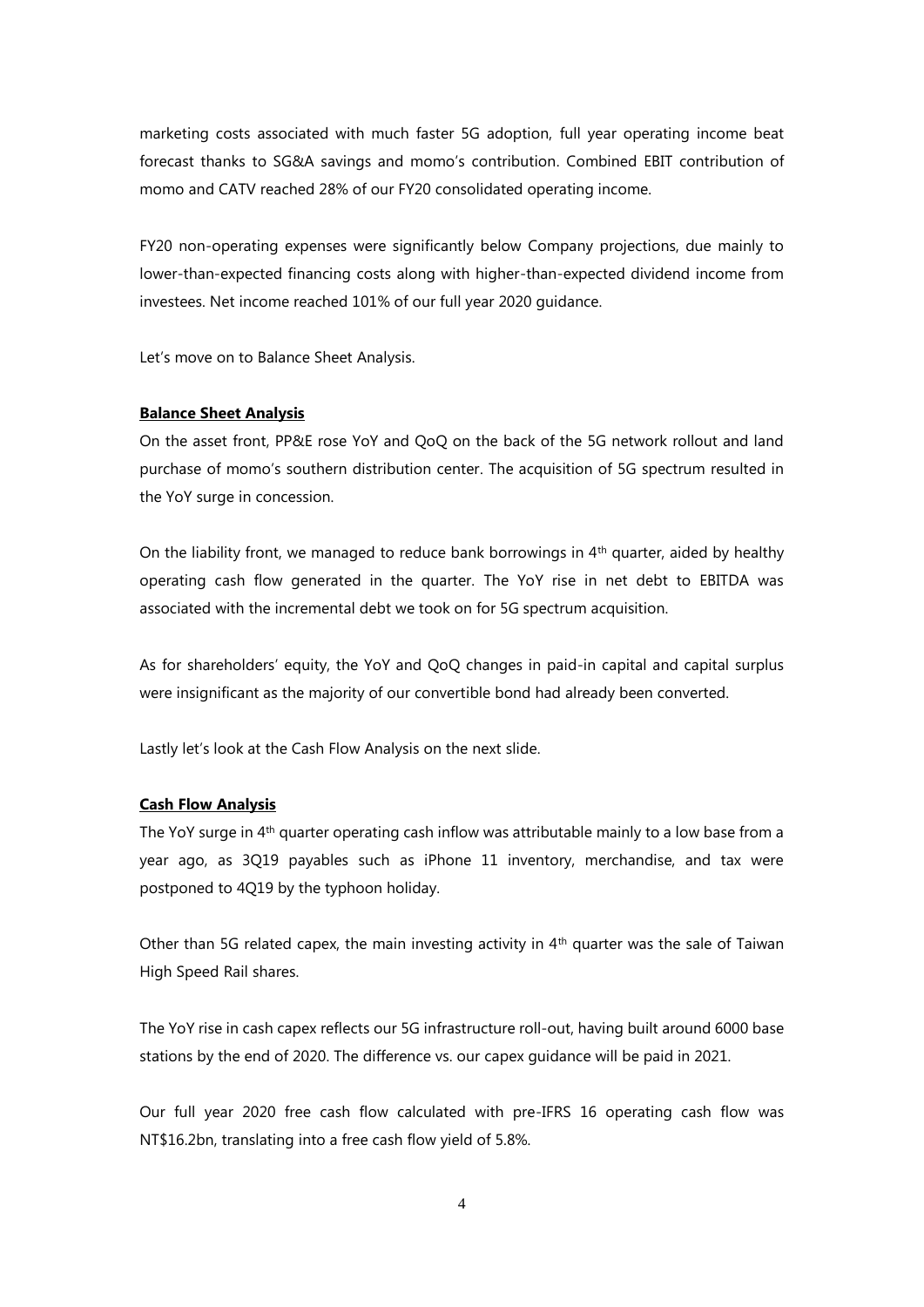Let me turn the presentation back to Jamie for event update and Key Message.

#### **Awards and Recognition**

Jamie: Let's look at page 14. This page summarizes the awards and recognitions we received during the quarter, for your reference.

Now, let me walk you through our 2021 guidance on slide 15.

## **2021 Guidance**

In 2021, we expect consolidated revenue growth to accelerate to 12-15%, up from 6.8% in 2020, lifted by our momo and mobile businesses.

To ensure growth, we will be investing in mobile subscriber acquisition and retention, focusing on longer contracts to lock in ARPU and prevent future churn, along with adding premium cable broadband subscribers. As a result of these investments, we expect combined EBITDA to be flat to slightly down in 2021.

Separately, we expect the government's 5G-related subsidies to offset part of our rising 5G D&A but the benefits will not be significant until 2022.

For 2021 capex, a total of NT\$11.8bn was approved by the board, of which telecom capex is to be halved compared to 2020, as we are ahead of the pack in terms of the number of 5G base stations running at 3.5GHz frequency band. Cable TV capex is to increase to facilitate cable broadband business growth, and momo capex is to rise due to the construction of its new South Distribution Center.

#### **Key Message**

Finally on page 16, to wrap up our presentation, here is the key message we would like for you to take away:

With momo firing on all cylinders and mobile ARPU seeing an uplift from better 5G coverage and more compelling bundles, accelerating top line growth will be our No.1 priority in 2021. We believe that this will translate into greater shareholder value in the long run.

With that, I would like to open the floor up for Q&A session.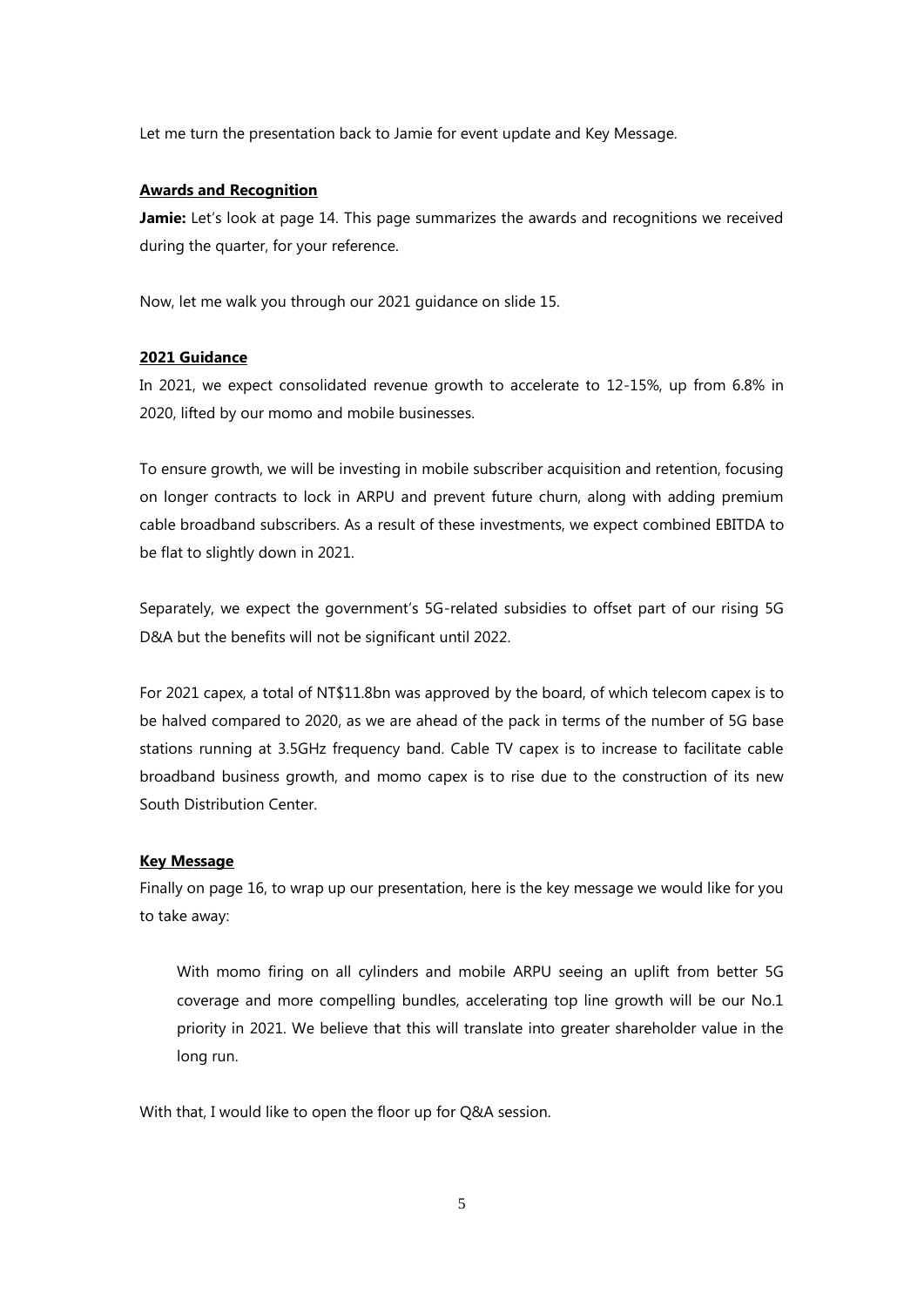# **Q&A**

**Jack Hsu, SinoPac Securities: I have two questions. My first question is about the expense. We have this situation where we need to recall the A32 handset. Could you give us some color about how many we need to recall? How does this recall affect the income statement in 2020, 2021? Is that included in our guidance for 2021?**

**Jamie:** With the A32, the recall has been progressing better than we expected, with most customers opting for a pure software update. On top of that, around 10% of the customers who are opting for a phone upgrade are opting for a retention contract with us, with our supplier paying for the additional subsidy. So right now, we are expecting the impact to our income statement to be neutral.

**Rosie:** Zero impact.

**Jack:** Zero?

**Rosie:** Yes, meaning our supplier will reimburse us for all the claims or costs associated with the recall.

**Jack:** Yes, okay. My second question is, do we have any target regarding 5G subscribers at the end of 2021? Do we have figures about 5G base stations in Taiwan and our target for 2021? How many base stations have you deployed at the end of 2020?

**Jamie:** In terms of 5G user target, we're observing a pace of around 1% to 1.5% penetration per month. Right now, we don't expect that to change course throughout the rest of the year. In terms of 5G base stations, like Rosie said, we already built close to 6,000 3.5GHz high-speed 5G base stations and we're leading the pack in terms of deployment so we will be building methodically this year.

**Jack:** So can we expect the coverage in Taiwan to be above 80% at the end of the next year?

**Jamie:** Right now we're expecting to be covering close to 70% of the traffic by the end of this year.

**Neale Anderson, HSBC: Two questions please. The first one relates to the telecom business, if you could give us any more color on the specific moving parts. I see you're guiding for revenues up 4%-6% YoY and you say your postpaid trend is improving since**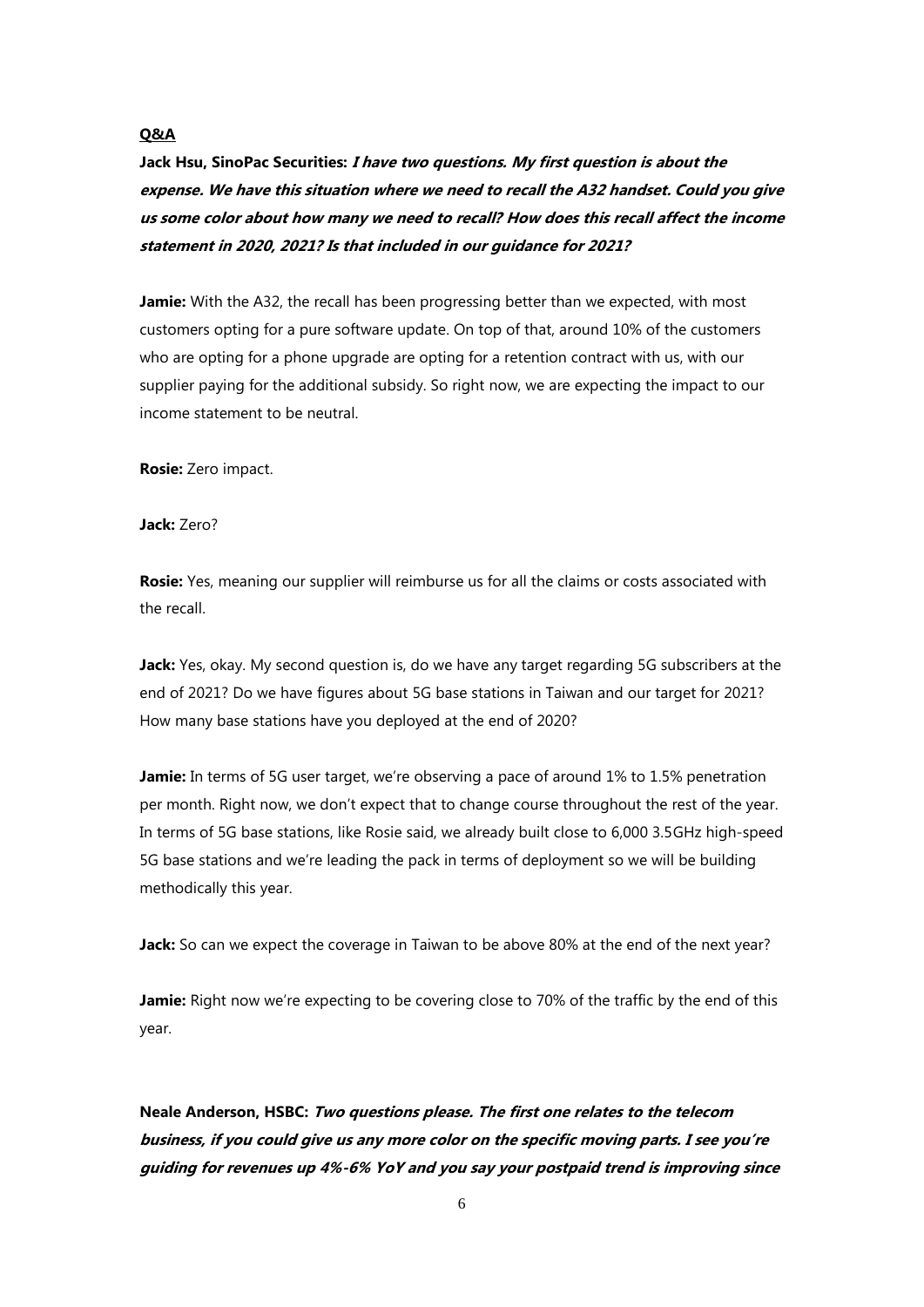**September. So what's the split this year between prepaid and postpaid and are you expecting more equipment revenue? In terms of EBIT, is it correct to say that there will be quite a big incremental increase in D&A from your 5G investment in the 5G spectrum? Is that what you expect to drag down the telecom EBIT in 2021? The second one relates to the broader company guidance. You're not putting out EBIT or net income guidance. I was wondering why that was.**

Jamie: Let me clarify, the first question you're asking is postpaid in terms of percentage of revenue?

**Neale:** Well, just to get your sense of which way the different moving parts are going in the telecom business. It seems that you should get quite a good positive effect from 5G adoption through this year, and you said that's already coming through in postpaid, but I guess it sounds like that's going to be offset at the EBIT line by higher D&A. So I was just hoping for more color around that, whether I've got the right understanding.

**Jamie:** So in terms of the 4%-6% growth with our telecom business, it's partly from our ARPU growth and postpaid growth, and partly from our expectation that handset sales will grow. The percentage of customers opting for a handset bundle will be higher. Yes, the D&A will be a headwind to our bottom line. The reason why we're only giving a guidance is because we're following the international practice.

# **Billy Lee, Credit Suisse AG: I've got 2 questions here. The first question is just on the number side. What is the 5G penetration right now? Second, I also want to get more color from you regarding the ARPU uplift. What was the average ARPU uplift when 4G customers upgrade to a 5G contract?**

**Jamie:** By the end of 2020, our 5G penetration amongst all customers was 6.4% and amongst postpaid users was 8%. When a user upgrades to 5G, the monthly fee lift is, on average, 24% since launch until the end of 2020.

**Jack Hsu, SinoPac Securities: I have 2 questions. My first question is, we mentioned that ARPU will grow in 2021, how will ARPU grow in 2021? Is that from the 5G launch or are there other reasons for the growth of ARPU in 2021?** 

**Jamie:** Yes, one of the main drivers will be customers upgrading to 5G. Like I said, it will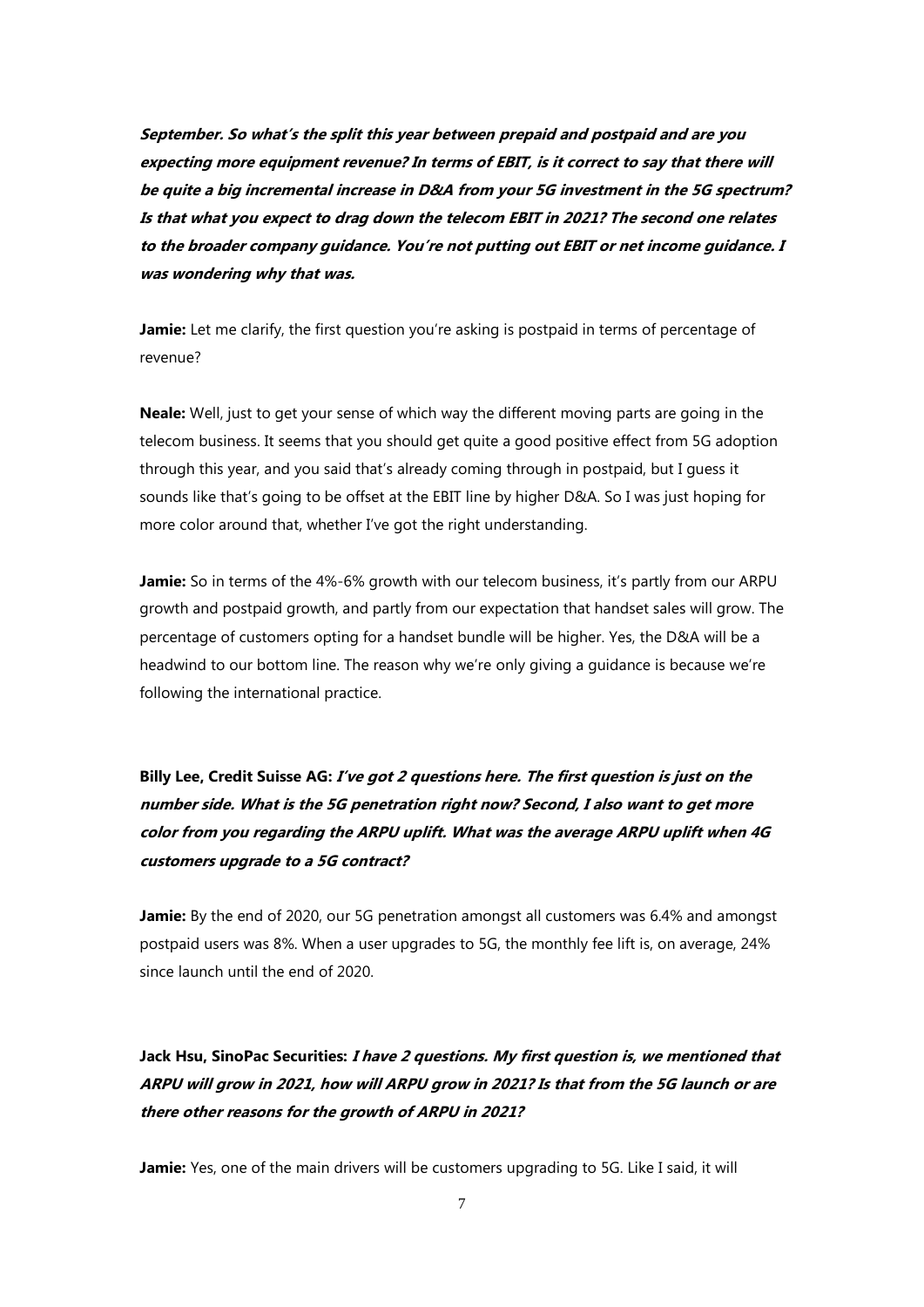produce a 24% monthly fee increase when they do that. On top of that, we're also expecting some of our tech businesses to produce meaningful contribution. For example, in our game publishing business, we worked with world-class game developer Riot to publish their popular title League of Legends: Wild Rift, which already garnered almost 2.5 million monthly active users since the first month. On top of that, our other tech businesses, such as direct carrier billing, is expected to grow healthily in 2021.

Jack: Just one follow-up question, we talked about the game business. How much of our revenue is related to the game? Do we have any of these figures?

**Jamie:** I'm sorry, at this point we will not be disclosing that figure.

**Jack:** Okay. We say it is small now, but will this business grow in the following year, maybe 2 or even 3 years?

**Jamie:** Yes. Compared with our mobile business, the revenue contribution percentage is not huge but it will produce a healthy growth momentum for us.

**Jack:** Okay, I see. Is the volatility of this kind of business large or not? I'm not quite familiar with this kind of business.

**Jamie:** When we look at the game industry, there are games that are a short-lived. There are also games that have a really long shelf life. The game that we're publishing with Riot is the mobile version of the League of Legends game. The League of Legends game has been in the market for over a decade and it's still one of the most popular e-sports games in the world so we're expecting the Wild Rift version, the mobile version, to be a relatively long shelf life product.

**Jack:** Okay, I see. It's a very good business and I hope it will grow a lot. My second question is about ARPU growth. Do we have any target for ARPU growth? For mobile or the CATV? Do we have targets for ARPU at the end of 2021?

**Jamie:** Yes, internally, we have very aggressive targets but unfortunately, we are not disclosing related measures publicly at this point.

**Jack:** I see. But will that grow maybe above 10% at least at the end of 2021?

**Jamie:** I think by that time, we'll take a look. I think in our presentation, we have some clues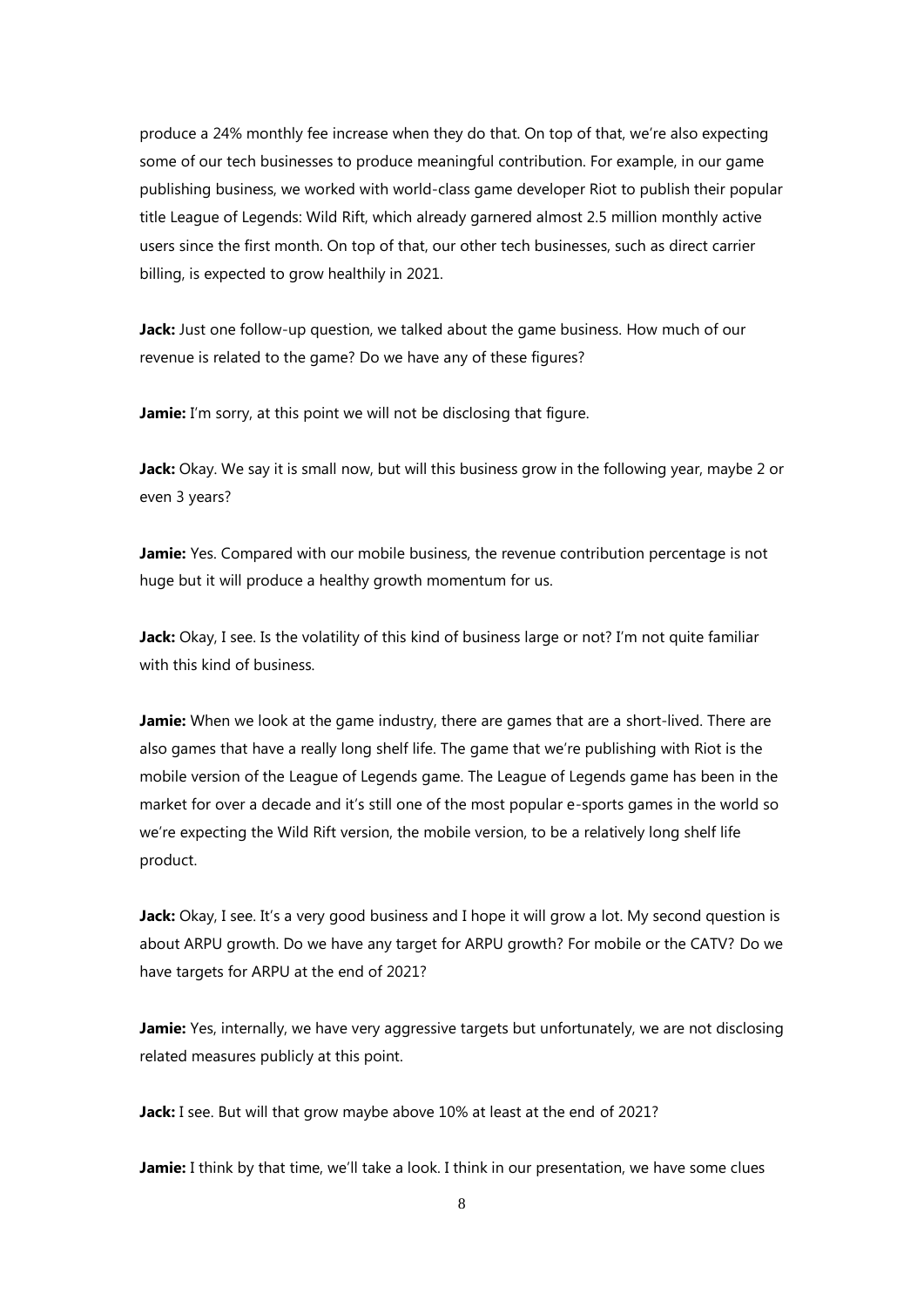right? We're saying 5G penetration will be 1%-1.5% per month and then users upgrading to 5G would produce a 24% monthly fee lift. I think that's enough clues to make a model around it.

**Kaz Soma, Fidelity: Just quickly on your EBITDA margin guidance, could you help me understand what the primary reason is for EBITDA margin deterioration? You're expecting a pretty healthy top line growth but you're expecting EBITDA to be flattish almost. Is that because of 5G? Because you're going to have more tower sites and each base station will consume more electricity? Is that the primary reason or is it something else?**

**Jamie:** I think there are two drivers behind it. Number one, if you look at the numbers that we're giving, you can guess that a big portion of the growth would be produced by our e-commerce business, which naturally has a lower EBITDA margin versus our mobile business. Then on our mobile side, we're going to drive revenue growth through longer contracts and higher ARPU bundle products, which would mean that we need to put down a higher subsidy now and reap the benefits 2-3 years down the road. That will also help us minimize our churn. So essentially, this year, we're investing for the future. That's why we're not expecting our EBITDA margin to grow as fast as our top line. However, we think that the investment will produce the best longer-term shareholder value.

**Kaz:** Okay. My next question is, your management recently mentioned in a newspaper interview that Taiwan Mobile is seeking to create an Amazon of Southeast Asia or Asia in the next 10-15 years. So I'd like to better understand what your ambitions about this would be. What is your investment plan for the Southeast Asian expansion in terms of e-commerce going forward?

**Jamie:** Yes. Right now momo is spearheading our Southeast Asia expansion. They have set up a pretty strong foothold in Thailand and are implementing measures there to accelerate their growth in that market. Next, momo will be looking for partners in other major Southeast Asia economies and enter their B2C e-commerce industries. Right now, if you look at Southeast Asia, they're still in the early days of e-commerce penetration. Like we talked about in previous conference calls, the economy usually starts from a C2C model and as the e-commerce markets mature, there will be a transition into the B2C model. momo, having expertise in B2C, is waiting for the right timing to enter markets such as Indonesia, Vietnam, or Philippines, with the right partners. That is our Southeast Asia expansion strategy #1. Somewhere in the near future, our other tech business models will also find the right timing to expand, following momo's footsteps, across Southeast Asia. We'll have more information this year regarding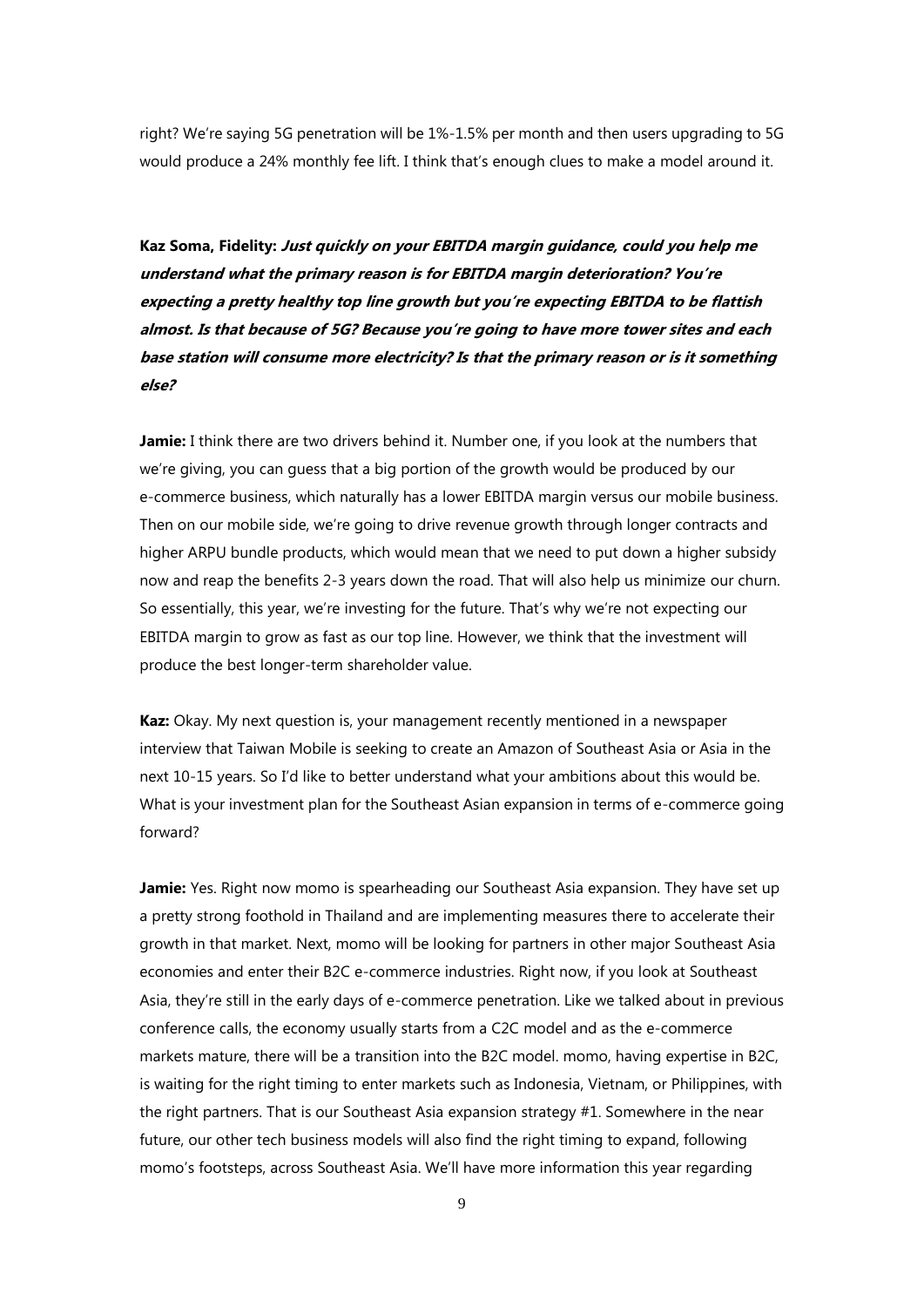when we are doing that.

**Kaz:** Okay, that's very interesting. Regarding your tech ambition, do you have any plan to launch or enhance your e-wallet strategy? One of your competitors, like Shopee, has been putting a lot of effort to increase e-wallet in Taiwan or in Southeast Asia. I understand that credit card penetration in Taiwan is pretty high so people are not really underspending. Would you like to put more effort in enhancing your ambitions for e-wallet or is it not your focus anymore?

**Jamie:** We don't think operating a wallet as the best strategy in terms of serving people's payment needs. We think that users would have different types of payment needs under different scenarios, and we want to solve some of them if it makes sense for both the customers and us. If you look at our direct carrier billing business, it's amongst the largest in Taiwan. It's essentially solving many of our customers' needs to buy virtual items off of Google Play and App Store when they don't have the proper instruments to pay for them. It has also grown to a pretty significant size. On top of that, we also have peer-to-peer payment functionalities that we implemented in our M+ Messenger. In terms of payment volume, it's also one of the top players in the market. We don't advertise that but it solves a very specific need for people and people are using it, and every month it's growing. So these are 2 examples of us doing things to solve users' payment needs at the right scenario. Going forward, we're going to implement a few more of these but so far we don't foresee ourselves running an e-wallet per se.

**Kaz:** Okay, that's very helpful. My last question is, how would you describe the current competitive environment for 5G? Is it stable or do you think differently?

**Jamie:** Right now, I would say that the 5G competition landscape is less cutthroat than 4G and it's probably partly because of the high entry barrier. The fact that spectrums are auctioned off at such a high price and that base station unit prices are higher than 4G, gives the players less incentive to act irrationally.

**Ryan Jin, UBS: My first question is on the 5G ARPU uplift of 24% you guided. I know that you have just elaborated on some of the factors that are leading to ARPU growth but do you foresee this 24% being maintained in the coming quarters? I do think that it is higher than what has been previously guided by other peers; I think it was around 10%-15%. How should we think about the 24% going into the next few quarters? My second question is on the partnership with momo. I know there may be some**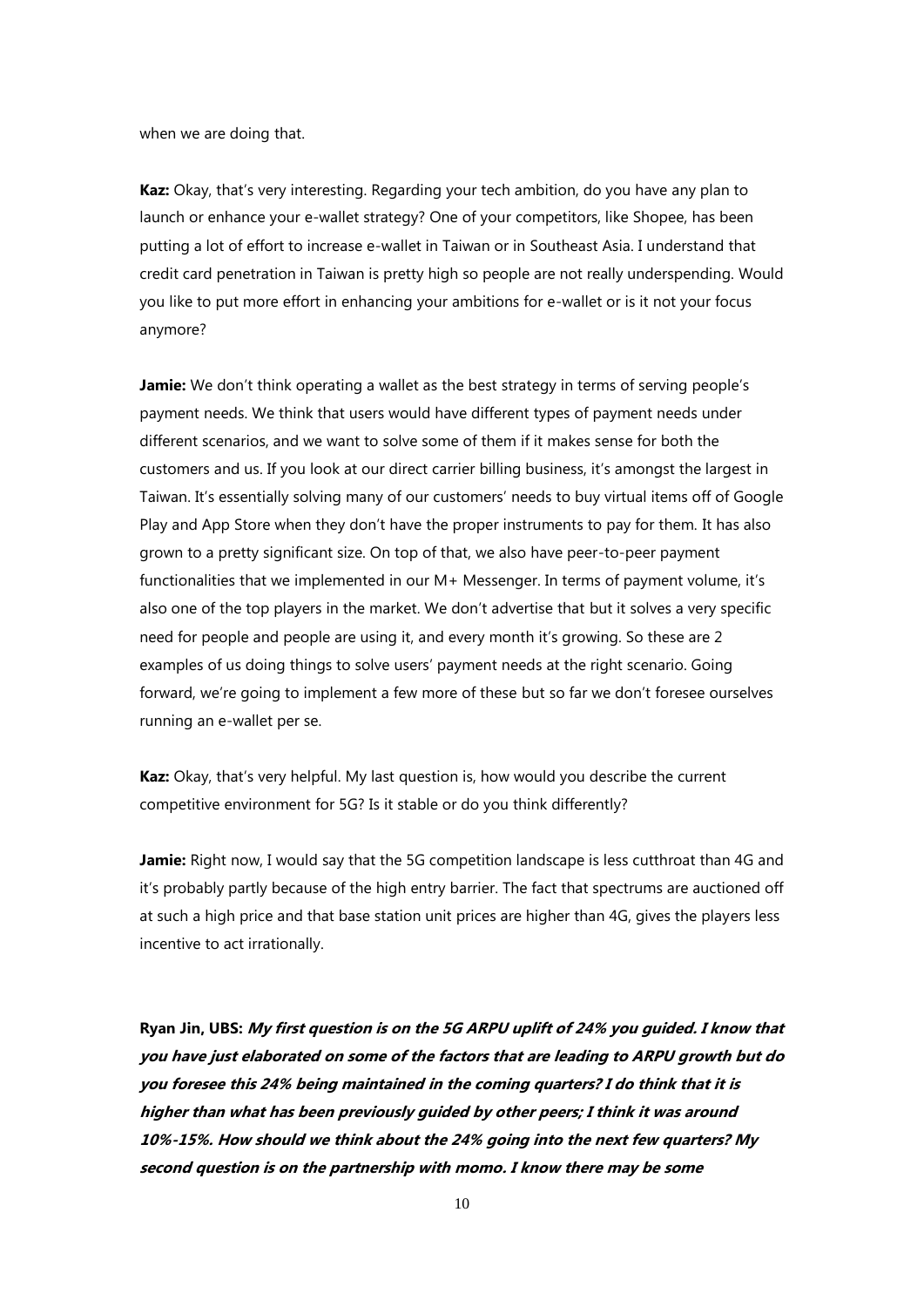# **opportunity areas for Taiwan Mobile to build a private 5G network in momo's warehouses and satellite warehouses. Can we get some updates on that?**

**Jamie:** In terms of the staying power of the 24% monthly fee lift, it's hard to say at this point because early adopters would be interested in signing up for a higher rate plan but they will also be coming off from a relatively higher rate plan. So over time, as 5G penetrates through the consumer base, you would have people coming off a lower and lower average ARPU. Yes, the absolute number of their new ARPU might be lower than early adopters but I'm not sure if the percentage difference will be that much different. We're just essentially saying that maybe 24% will remain but it's the absolute numbers that are moving downwards. Then in terms of the momo 5G private network partnership, it has been progressing steadily. When we have more progress, more milestones, we will be sharing them.

**Billy Lee, Credit Suisse AG: Are we having a guidance for earnings or EPS and dividend this year? I noticed there isn't an EPS or earnings guidance, which we had last year, so just wondering if we have that number. Also, what's the outlook for dividend payout?**

**Rosie:** We don't have a guidance for EPS anymore, to follow international practice, just as Jamie mentioned. On DPS, it will be decided by the Board every April so I have nothing to share with you. As you all know, we are very committed to a very stable dividend policy.

**Kaz, Fidelity: Just a technical question: how do you account for government subsidies going forward? I just want to better understand how government subsidies will affect your financial statement, especially P&L, because it may affect depreciation expenses.**

**Rosie:** It will be booked in other income.

**Kaz:** Okay. So, you will invest right? You will do capex and then you will recognize depreciation from that investment? Separately, you just book government subsidies in the P&L? That's how it works?

**Jamie:** Yes, the government subsidies will be booked into other income. You can think of it as a deduction item to the D&A.

**Kaz:** Okay, that's very helpful. My last question is, how do you think about network sharing with other operators going forward? For example, Far EasTone tied up with APT. Do you think